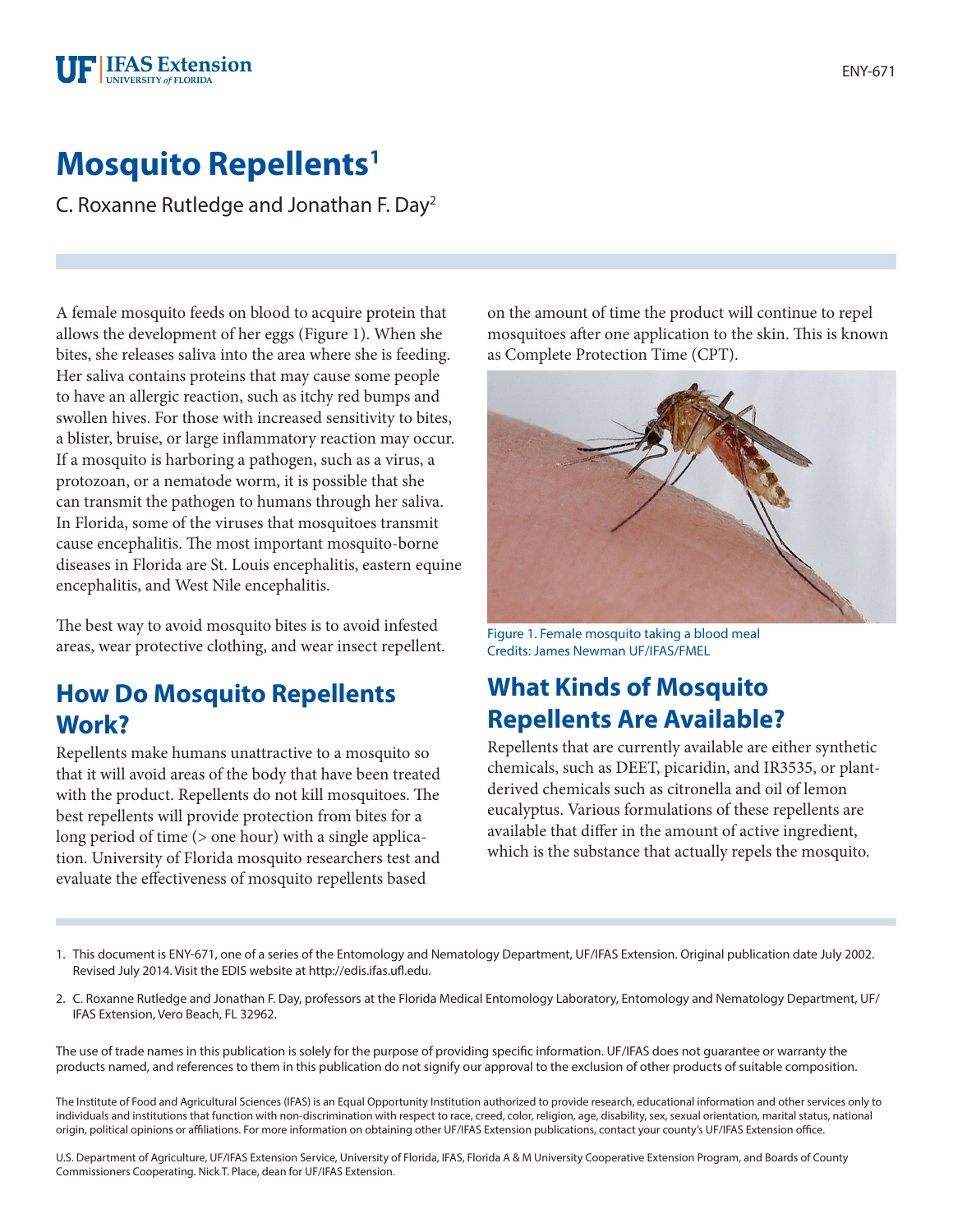These products are available as sprays, wipe-ons, sticks, foams, lotions, and area repellents.

#### **Product Labels**

It is very important to read and understand the label instructions before using any mosquito repellent. Of particular importance:

- Both N,N-diethyl-m-toluamide and N,N-diemethylbenzamide are chemical names for DEET; the label may or may not have the word "DEET" on it under the listed active ingredients
- There are different recommendations for frequency of application for different repellents; do not over apply
- Check the container for an EPA-approved label and registration number; never use a repellent that has not been approved by the EPA for use
- Make sure that the repellent label lists the specific insect that you wish to repel; some repellents are not formulated for certain insects

#### **What about Products That Combine Repellents and Sunscreen?**

The Centers for Disease Control and Prevention (CDC) does not recommend using products that combine DEET with sunscreen. Sunscreens are intended for generous and frequent use while DEET is intended for less frequent use. The concern is that use of a repellent that combines the two compounds may promote increased and unnecessary use of DEET. Additionally, blending DEET with a sunscreen decreases the efficacy of both compounds. The CDC recommendation is to apply sunscreen first, then the insect repellent containing DEET, to be sure that each product works as specified.

## **What about Devices That Emit Sound To Repel Mosquitoes?**

There is no evidence that wearing devices that emit sound will repel mosquitoes.

## **Will Garlic, Bananas, or Vitamin B Repel Mosquitoes?**

There is no scientific evidence that eating garlic, vitamins, onions, or any other food will make a person less attracitve to host-seeking mosquitoes. The attractant level of an individual to biting arthropods is based on a complex

interaction of many chemical and visual signals. Certain foods in certain individuals may affect their individual attractiveness to biting arthropods, for better or for worse.

## **How To Decide Which Repellent Is Best**

Read the label to determine what the active ingredient is and what percentage of the active ingredient is in the container. Use [Table 1](http://edis.ifas.ufl.edu/review/IN419?version=38149#TABLE_1), based on University of Florida research, as a guideline to compare products. Some provide protection for a long period of time and some have very short protection times.

In 2005, the CDC revised their recommendations on mosquito repellents and added two repellents, in addition to DEET: Picaridin [1-Piperidinecarboxylic acid, 2-(2-hydroxyethyl)-, 1-methylpropylester] and Oil of Lemon-Eucalyptus [p-menthane 3,8-diol (PMD)]. The oil of lemon eucalyptus has not been tested against mosquitoes that spread malaria and some other diseases. The label for oil of lemon eucalyptus specifies that it should not be used on children under 3 years of age.

Keep in mind that repellents do not protect all users equally. The effectiveness of a repellent depends on the mosquito species that is biting as well as the age, sex, level of activity, and attractiveness of the human using the repellent. Consider the following when choosing a repellent:

- Are you in an area where you know that mosquito-borne diseases are present?
- What is the mosquito population like? (A lot of bites expected? Or occasional bites?)
- Will time spent outdoors at night be longer than an hour?
- Will you be around heavily vegetated, humid areas during the day?
- What type of activity are you engaged in: exercising, gardening, yard work, etc.?
- Is the humidity and temperature high and wind speed low?

## **How To Apply Mosquito Repellents**

• READ AND UNDERSTAND THE LABEL!!! Apply according to the directions on the label. Do not use any repellent that has not been approved by the EPA. To find this information, you can visit the EPA's website [www.epa.](http://www.epa.gov) [gov](http://www.epa.gov) or look for an EPA registration number on the label.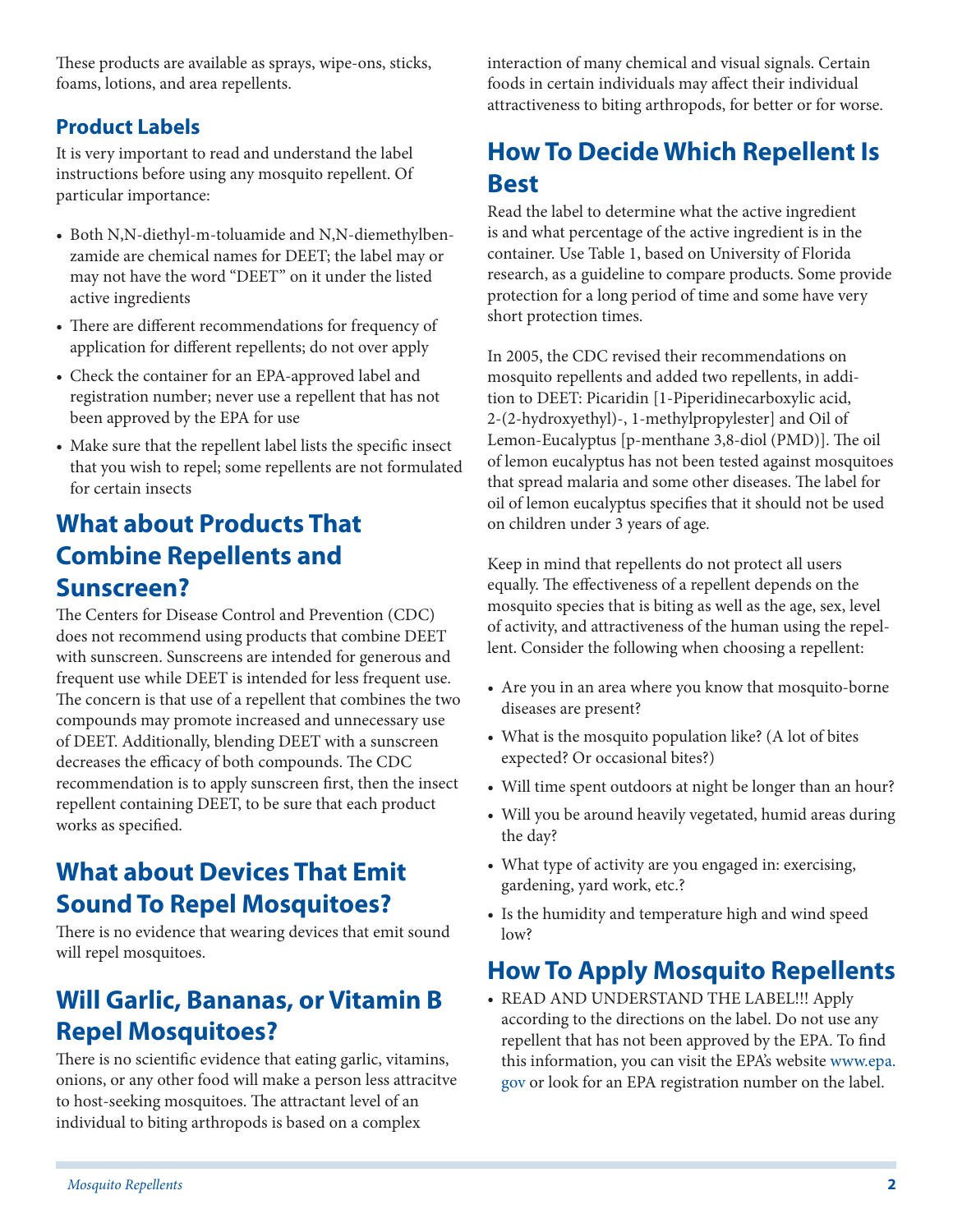- As with all over-the-counter products, use common sense when applying. Watch for reactions, some people may be allergic to ingredients in the repellent.
- Do not apply to the mouth or eyes, cuts, wounds, or on sunburned or irritated skin.
- To apply to face, spray on hands first and then rub on face.
- Apply ONLY to the parts of the body that are exposed. Some repellents can be applied directly to clothing, but check the label first. Do not apply to skin that will be covered by clothing.
- Do not allow young children to apply repellents.
- Apply only as often as the label says. More is NOT better! If the repellent wears off earlier than expected, read the label to determine how often it is safe to re-apply.
- Keep in mind that some things may decrease the effectiveness of a repellent such as: activities that cause perspiration, high humidity, high temperature, rainfall, and swimming.

#### **Safety of Mosquito Repellents**

The EPA has determined that the normal use of DEET does not present a health concern to the general US population, and DEET used normally not classifiable as a human carcinogen. The American Academy of Pediatrics (AAP) updated their recommendation for the use of DEET products on children (2005) to state that repellents containing DEET with a concentration of 10% appear to be as safe as products containing a 30% concentration when used according to label instrucitons. The AAP suggests that it is acceptable to apply repellents with low concentrations of DEET to infants over 2 months old. Non-DEET repellents have not been as thoroughly studied as DEET and may not be safe to use on children. There are no reported adverse events following use of repellents containing DEET in pregnant or breastfeeding women.

Oil of lemon eucalyptus should not be used on children under 3 years of age. In the University of Florida research, summarized in Table 1, it should be noted that one subject experienced a skin reaction when testing the efficacy of the oil of lemon eucalyptus; the subject discontinued that portion of the study.

#### **NaturalProducts**

"Natural" is a word that is sometimes used to promote "safe" products. Unfortunately, the wording can be misleading for the uninformed individual. "Natural" products are usually essential oils distilled from plants; oils that have

evolved with plants to defend the plant from insect feeding. These oils can be toxic and irritating in high concentrations. "Natural" repellents are not necessarily *safe* repellents.

#### **Useful References**

CDC Insect Repellent Use & Safety: [http://www.cdc.gov/](http://www.cdc.gov/westnile/faq/repellent.html) [westnile/faq/repellent.html](http://www.cdc.gov/westnile/faq/repellent.html)

How to use insect repellents safely: [http://cfpub.epa.gov/](http://cfpub.epa.gov/oppref/insect/index.cfm) [oppref/insect/index.cfm](http://cfpub.epa.gov/oppref/insect/index.cfm)

Reregistration of the insect repellent DEET: [http://www.](http://www.bvsde.paho.org/bvsapud/i/fulltext/deet2/deet2.htm) [bvsde.paho.org/bvsapud/i/fulltext/deet2/deet2.htm](http://www.bvsde.paho.org/bvsapud/i/fulltext/deet2/deet2.htm)

Fradin, M. S. and J. F. Day. 2002. Comparative efficacy of insect repellents against mosquito bites. N. Engl. J. Med. Vol. 347(1)13-18.

Xue, R.D., G.C. Muller and J.F. Day. 2014. Commercially available insect repellents and criteria for their use, Chapter 19, pp: 337-348. In M. Debboun, S.P. Frances and D. Strickman (eds.), Insect Repellents: Principles, Methods, and Uses, 2nd edition. CRC Press, Boca Raton, FL.